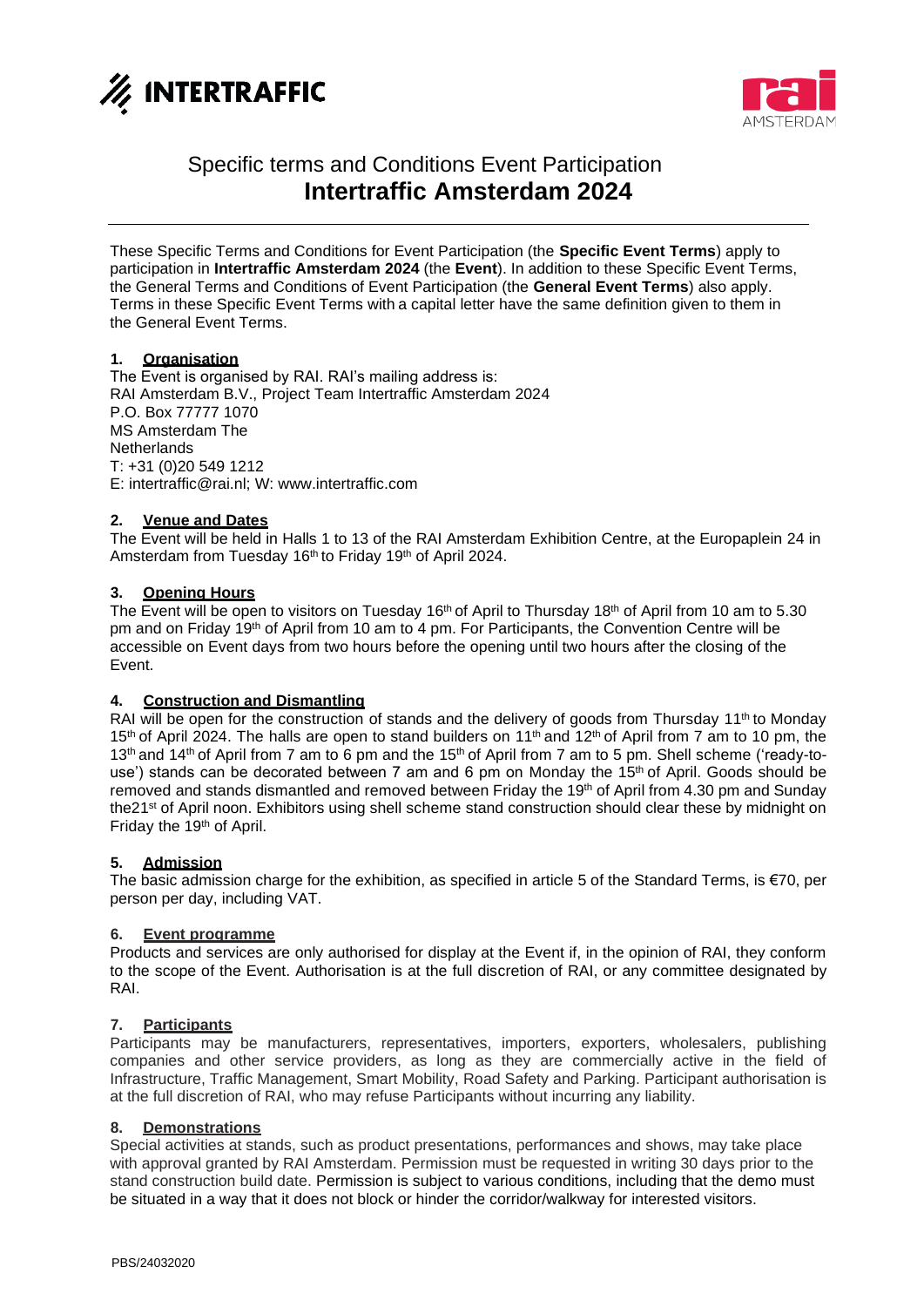## **9. Participation Package**

A registration fee of  $\epsilon$  495,- is charged per registration. The registration fee is non-refundable. This registration fee includes:

- Name in participants list (exhibition catalogue)
- Name in participants list [\(www.intertraffic.com/amsterdam\)](http://www.intertraffic.com/amsterdam)
- Company page ("Company Profile") for brief company presentation on [www.intertraffic.com/amsterdam](http://www.intertraffic.com/amsterdam)
- Access to the Exhibitor Portal and Webshop, the one stop shop for exhibition supplies and materials provided by RAI preferred suppliers
- Exhibitor Badges (Allocated based on  $m^2$  size of the stand)

#### Co-Exhibitor Registration

For each additional exhibitor that exhibits within the space rented by a Main Exhibitor, a registration fee of € 495,- will be charged to the Co-Exhibitor. The **'Co-Exhibitor'** is entitled to the same package and privileges as the Main Exhibitor (itemized above). A registration for a Co-Exhibitor is made via the Online Registration [link](https://webportal.rai.nl/app85.cshtml?AppCode=ESC&EvtID=23958&OrgCode=50) on the Intertraffic Amsterdam website by either the Main Exhibitor or Co-Exhibitor.

## **10. Costs of Stand Space, prices 2024**

- On-site: from 29<sup>th</sup> of March to 1<sup>st</sup> of April 2022
- Early Bird: from 2<sup>nd</sup> of April 2022 to 23<sup>rd</sup> of June 2023
- Regular: from 24<sup>th</sup> of June 2023 to 16<sup>th</sup> of April 2024

| <b>Standard</b>                                                                                                                                                                                                                                                                                                                                                                                                                                                                                                                                                                                       |                                                                                                                                                                              |       | Island p/m2 Front p/m2 Corner p/m2                                                                                               | Wall p/m2 |  | <b>Premium</b>                                                                                                         | <b>Island p/m2</b> | Front p/m2 | Corner p/m2 | Wall p/m2 |
|-------------------------------------------------------------------------------------------------------------------------------------------------------------------------------------------------------------------------------------------------------------------------------------------------------------------------------------------------------------------------------------------------------------------------------------------------------------------------------------------------------------------------------------------------------------------------------------------------------|------------------------------------------------------------------------------------------------------------------------------------------------------------------------------|-------|----------------------------------------------------------------------------------------------------------------------------------|-----------|--|------------------------------------------------------------------------------------------------------------------------|--------------------|------------|-------------|-----------|
| On-site                                                                                                                                                                                                                                                                                                                                                                                                                                                                                                                                                                                               | € 325                                                                                                                                                                        | € 320 | € 315                                                                                                                            | € 300     |  | On-site                                                                                                                | € 334              | € 329      | € 324       | € 309     |
| Early bird                                                                                                                                                                                                                                                                                                                                                                                                                                                                                                                                                                                            | € 337                                                                                                                                                                        | € 332 | € 327                                                                                                                            | € 312     |  | Early bird                                                                                                             | € 346              | € 341      | € 336       | € 321     |
| Regular                                                                                                                                                                                                                                                                                                                                                                                                                                                                                                                                                                                               | € 379                                                                                                                                                                        | € 374 | € 369                                                                                                                            | € 354     |  | Regular                                                                                                                | € 388              | € 383      | € 378       | € 363     |
| 11. Stand Construction<br>The "Costs of Stand Space" per square meter, excludes the cost of shell scheme stand construction.<br><b>IMPORTANT:</b><br>For all stand space less than 18 $m^2$ , the use of shell scheme stand construction from the organisers is<br><b>MANDATORY.</b><br>For all stand space between 17 and 30 m2, the use of modular packages from the organisers is<br>٠<br><b>MANDATORY.</b>                                                                                                                                                                                        |                                                                                                                                                                              |       |                                                                                                                                  |           |  |                                                                                                                        |                    |            |             |           |
| <b>Basic Shell Scheme Construction</b><br>The price of this basic shell scheme stand construction is $\epsilon$ 120,- per m <sup>2</sup> excl. VAT and stand space<br>and registration fees. This basic package cannot be changed by the exhibitor.<br>The package includes;<br>white partition walls, 2.5m high<br>٠<br>carpet tiles<br>٠<br>fascia board, with company name and stand number<br>٠<br>1 x spotlight per 4 $m2$<br>٠<br>1 x 220-volt socket<br>٠<br>1 x electricity connection (day-time power)<br>٠<br>consumption for socket and spotlights<br>٠<br>daily basic stand cleaning<br>۰ |                                                                                                                                                                              |       |                                                                                                                                  |           |  |                                                                                                                        |                    |            |             |           |
| ٠<br>٠<br>٠<br>٠<br>٠<br>٠                                                                                                                                                                                                                                                                                                                                                                                                                                                                                                                                                                            | <b>Furnished Shell Scheme Construction</b><br>space and registration fees.<br>The package includes:<br>1 x table (white)<br>4 x chairs (white)<br>daily basic stand cleaning |       | Items a-h of the basic package, plus:<br>1 x counter (white) and stool (white)<br>1 x lockable storage, 1m x 1m, incl. coat rack |           |  | The price of this furnished shell scheme stand construction is $\epsilon$ 143,- per m <sup>2</sup> excl. VAT and stand |                    |            |             |           |

## **11. Stand Construction**

## **IMPORTANT:**

- $\blacksquare$  For all stand space less than 18 m<sup>2</sup>, the use of shell scheme stand construction from the organisers is **MANDATORY.**
- For all stand space between 17 and 30 m2, the use of modular packages from the organisers is **MANDATORY.**

## Basic Shell Scheme Construction

- white partition walls, 2.5m high
- carpet tiles
- fascia board, wi<sup>th</sup> company name and stand number
- 1 x spotlight per 4  $m<sup>2</sup>$
- 1 x 220-volt socket
- 1 x electricity connection (day-time power)
- consumption for socket and spotlights
- daily basic stand cleaning

## Furnished Shell Scheme Construction

- Items a-h of the basic package, plus:
- $1 x$  table (white)
- 4 x chairs (white)
- 1 x counter (white) and stool (white)
- 1 x lockable storage, 1m x 1m, incl. coat rack
-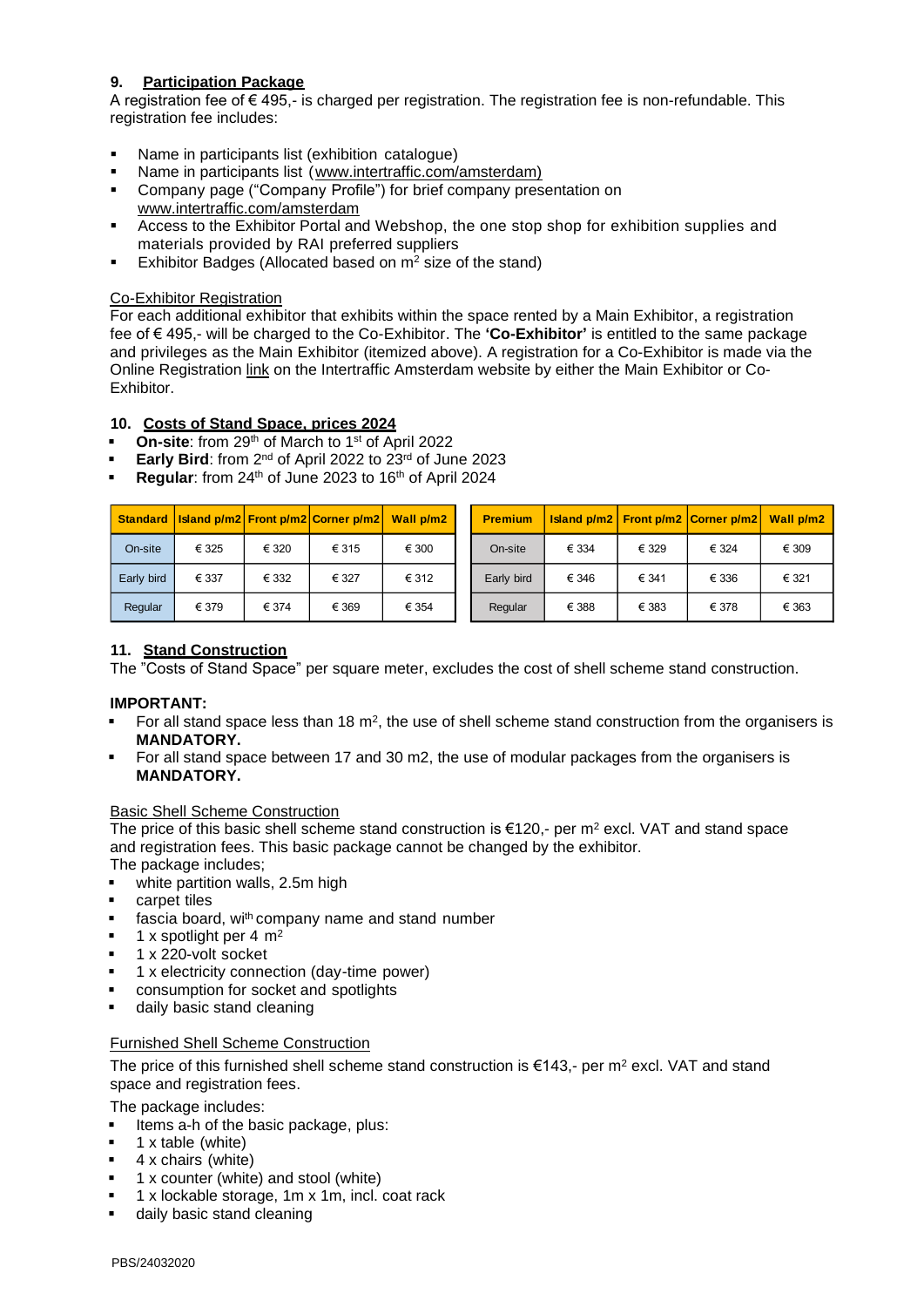## Modular Boost Packages

Mandatory for all stand space between 17 and 30  $\text{m}^2$ . These packages can also be ordered for larger stand spaces up to 50 m<sup>2</sup>

The price of the modular boost packages range from  $E$ 270.- to  $E$ 420.- per m<sup>2</sup> depending on the package of your choice. Prices are excl. VAT, stand space and registration fees.

All Boost packages have the following basic elements and will have extras depending on the package of your choice. Detailed information about the Boost packages can be found in the Exhibitor Portal.

- luxury white walls 250 cm or 300 cm high
- Lockable storage 1 x 2 m
- Large graphic on wall
- **Luxurious carpet**
- 1 x spotlight per 4  $m<sup>2</sup>$
- electricity connection (day-time power)
- **Bar chairs**
- High table
- daily stand cleaning

#### Build your own Stand

Exhibitors with stand space more than  $30<sup>m</sup>$  and do not order a shell scheme or modular boost package offered by the RAI can choose to "Build your own Stand". The customized stand build design must be approved in advance by the RAI Stand Design Team. For more information, contact standdesign@rai.nl.

A customized stand build must comply to RAI stand rules and regulations. The construction must include, at least:

- Self-supporting side and rear walls
- Company name and stand number indication
- **Carpet tiles**
- Lighting (LED)

Exhibitors who construct a stand higher or lower than 2.5m are required to finish off the stand accordingly, including adjacent stands where applicable.

NOTE: Excluding items from shell scheme or modular boost packages will not result in a reduction of the package price.

## **12. Cancellations**

No application may be cancelled or altered unilaterally by the Participant after a Registration Form is submitted and received by Intertraffic Amsterdam. RAI Amsterdam may grant a request to cancel or alter an exhibition registration subject, among other things, to the condition that the Participant is subject to a cancellation fee. This fee amounts increase closer to the exhibition opening date:

- upon cancellation more than 365 days before the first Event build-up day: 15% of the Participation Costs;
- upon cancellation in the period from 365 to 183 days before the first Event build-up day: 50% of the Participation Costs;
- **•** upon cancellation in the period from 182 to 63 days before the first Event build-up day: 75% of the Participation Costs;
- upon cancellation in the period from 62 to 32 days before the first Event build-up day: 100% of the Participation Costs;
- upon cancellation in the period up to and including 31 days before the first Event build-up day: 120% of the Participation Costs.

#### **13. Terms of Payment**

In compliance with the General Event Terms

## **14. Booth Allocation**

#### Availability

Booths are allocated at the RAI's discretion, based on the availability of space and the exhibitor's request.

#### **Waiting List**

If a Waiting List is established as a result of shortage of space, allocations will be prioritized in the order of receipt of a confirmed registration, available  $m^2$ , and segment. RAI Amsterdam cannot guarantee in advance any location.

#### First Rights

Registrations for the same booth location and  $m<sup>2</sup>$  for Intertraffic Amsterdam 2024, confirmed during the